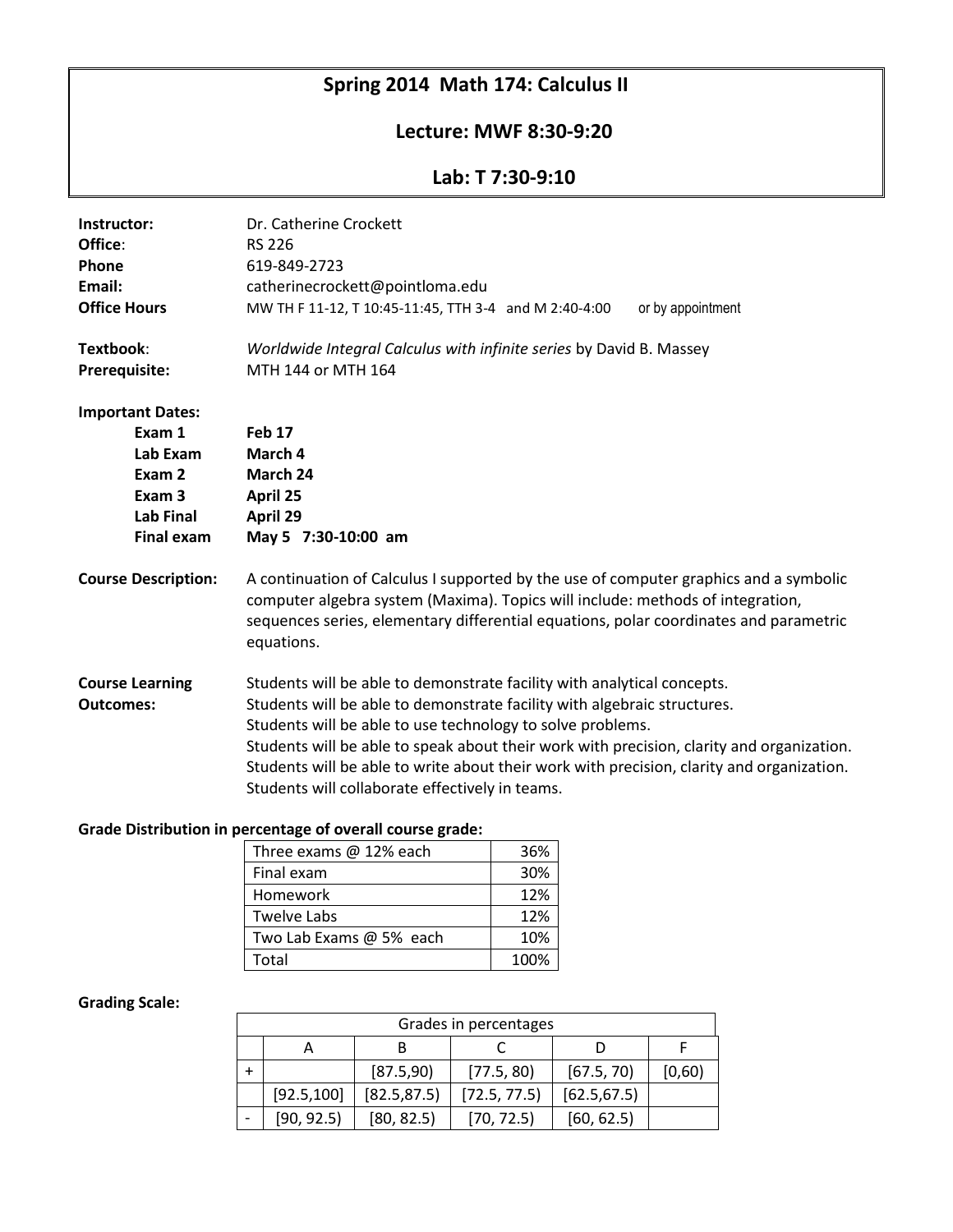| Spring 2014<br><b>Attendance:</b>         | Attendance is expected at each class session. In the event of an absence you are<br>responsible for the material covered in class and the assignments given that day.                                                                                                                                                                                                                                                                                                                                                                                                                                                                                                                                                                                                                                                                                                                                                                                                                                                                                                                                                                                                                                                      | MTH 174-1 | Syllabus and Daily Schedule |
|-------------------------------------------|----------------------------------------------------------------------------------------------------------------------------------------------------------------------------------------------------------------------------------------------------------------------------------------------------------------------------------------------------------------------------------------------------------------------------------------------------------------------------------------------------------------------------------------------------------------------------------------------------------------------------------------------------------------------------------------------------------------------------------------------------------------------------------------------------------------------------------------------------------------------------------------------------------------------------------------------------------------------------------------------------------------------------------------------------------------------------------------------------------------------------------------------------------------------------------------------------------------------------|-----------|-----------------------------|
|                                           | Regular and punctual attendance at all classes in which a student is registered is<br>considered essential to optimum academic achievement. Therefore, regular attendance<br>and participation in each course are minimal requirements to be met. There are no<br>allowed or excused absences except when absences are necessitated by certain<br>university-sponsored activities and are approved in writing by the Provost. Whenever the<br>number of accumulated absences in a class, for any cause, exceeds ten percent of the<br>total number of class meetings, the faculty member has the option of filing a written<br>report to the Vice Provost for Academic Administration which may result in de-<br>enrollment, pending any resolution of the excessive absences between the faculty<br>member and the studentIf the date of de-enrollment is past the last date to withdraw<br>from a class, the student will be assigned a grade of W or WF (no grade). There are no<br>refunds for courses where a de-enrollment was processed." (see catalog for full text)                                                                                                                                               |           |                             |
| <b>Class Enrollment:</b>                  | It is the student's responsibility to maintain his/her class schedule. Should the need arise<br>to drop this course (personal emergencies, poor performance, etc.), the student has the<br>responsibility to follow through (provided the drop date meets the stated calendar<br>deadline established by the university), not the instructor. Simply ceasing to attend this<br>course or failing to follow through to arrange for a change of registration (drop/add) may<br>easily result in a grade of F on the official transcript.                                                                                                                                                                                                                                                                                                                                                                                                                                                                                                                                                                                                                                                                                     |           |                             |
| <b>Academic</b><br><b>Accommodations:</b> | While all students are expected to meet the minimum academic standards for completion<br>of this course as established by the instructor, students with disabilities may require<br>academic accommodations. At Point Loma Nazarene University, students requesting<br>academic accommodations must file documentation with the Disability Resource Center<br>(DRC), located in the Bond Academic Center. Once the student files documentation, the<br>Disability Resource Center will contact the student's instructors and provide written<br>recommendations for reasonable and appropriate accommodations to meet the<br>individual needs of the student. This policy assists the university in its commitment to full<br>compliance with Section 504 of the Rehabilitation Act of 1973, the Americans with<br>Disabilities (ADA) Act of 1990, and ADA Amendments Act of 2008, all of which prohibit<br>discrimination against students with disabilities and guarantees all qualified students<br>equal access to and benefits of PLNU programs and activities.<br>Students with learning disabilities who may need accommodations should discuss options<br>with the instructor during the first two weeks of class. |           |                             |
| <b>Academic Honesty:</b>                  | The Point Loma Nazarene University community holds the highest standards of honesty<br>and integrity in all aspects of university life. Academic honesty and integrity are strong<br>values among faculty and students alike. Any violation of the university's commitment is a<br>serious affront to the very nature of Point Loma's mission and purpose.<br>Academic dishonesty is the act of presenting information, ideas, and/or concepts as one's<br>own when in reality they are the results of another person's creativity and effort. Such<br>acts include plagiarism, copying of class assignments, and copying or other fraudulent<br>behavior on examinations. For more details on PLNU's policy go to:<br>http://www.pointloma.edu/experience/academics/catalogs/undergraduate-<br>catalog/point-loma-education/academic-policies                                                                                                                                                                                                                                                                                                                                                                             |           |                             |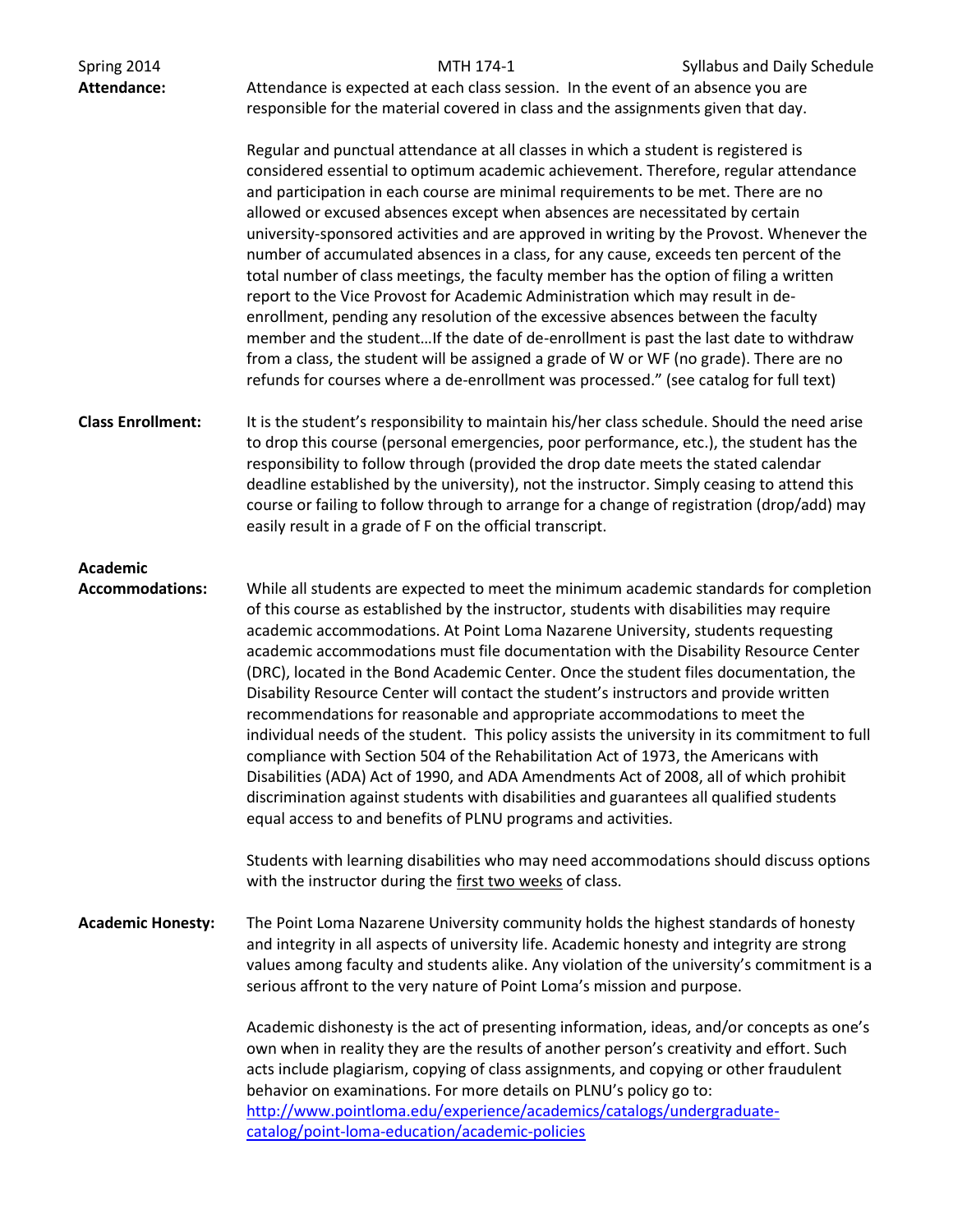| Spring 2014             | MTH 174-1                                                                                                                                                                                                                                                                                                                                                                                                                                                                                                                                                                                                                                   | Syllabus and Daily Schedule |
|-------------------------|---------------------------------------------------------------------------------------------------------------------------------------------------------------------------------------------------------------------------------------------------------------------------------------------------------------------------------------------------------------------------------------------------------------------------------------------------------------------------------------------------------------------------------------------------------------------------------------------------------------------------------------------|-----------------------------|
|                         | A student who is caught cheating on any item of work will receive a zero on that item and<br>may receive an "F" for the semester. See the PLNU Catalog for a further explanation of<br>the PLNU procedures for academic dishonesty.                                                                                                                                                                                                                                                                                                                                                                                                         |                             |
| <b>Final Exam:</b>      | The final exam is a COMPREHNSIVE examination.<br>The final exam date and time is set by the university at the beginning of the semester and<br>may not be changed by the instructor. Only in the case that a student is required to take<br>three exams during the same day of finals week is an instructor authorized to change the<br>exam date and time for that particular student.                                                                                                                                                                                                                                                     |                             |
| Homework:               | Homework will be assigned during the week and it will be collected the following<br>Wednesday. A homework assignment is late if it is not received at the start of class on the<br>due date. No late homework will be accepted; however the two lowest homework scores<br>will be dropped from the computation of the course grade. Please be sure that your<br>homework is stapled together and the problems are in order. Homework will be scored<br>on a combination of completeness and correctness. A random selection (the same for all<br>people) of the problems will be graded on any homework assignment.                         |                             |
| Exams:                  | Tests and the Final Exam will include problems and questions over material assigned in<br>the text, readings and handouts, as well as material presented in class. No examination<br>shall be missed without prior consent by me or a well documented emergency beyond<br>your control. A score of zero will be assigned for an examination that is missed without<br>prior consent or a well documented emergency beyond your control. The examination<br>schedule is included in the daily schedule. I do not intend to accept excuses such as poor<br>communication with parents, benefactors, sport team sponsors and/or travel agents. |                             |
| <b>Cell Phones:</b>     | Turn off any cell phone, pager or things that make noise while you are in class. Also, do<br>not text or work on other classes while in class -to do so is disrespectful to me and your<br>classmates.                                                                                                                                                                                                                                                                                                                                                                                                                                      |                             |
| <b>General Advice:</b>  | The key to success in this class is to attend lectures regularly and do your homework. You<br>learn mathematics by doing it yourself. You should expect to spend approximately two<br>hours outside of class for every one hour in class working on homework and going over<br>concepts. When doing homework, please note it is normal to not be able to do every<br>problem correct on the first attempt. Do not be discouraged, instead seek help.                                                                                                                                                                                        |                             |
| <b>Sources of Help:</b> |                                                                                                                                                                                                                                                                                                                                                                                                                                                                                                                                                                                                                                             |                             |

- 1. Me. If you have questions, ask me. See office hours.
- 2. FREE TUTORING- Math Learning Center, RS-230. Hours are posted on the door.
- 3. Other classmates. Form study groups! Work together!